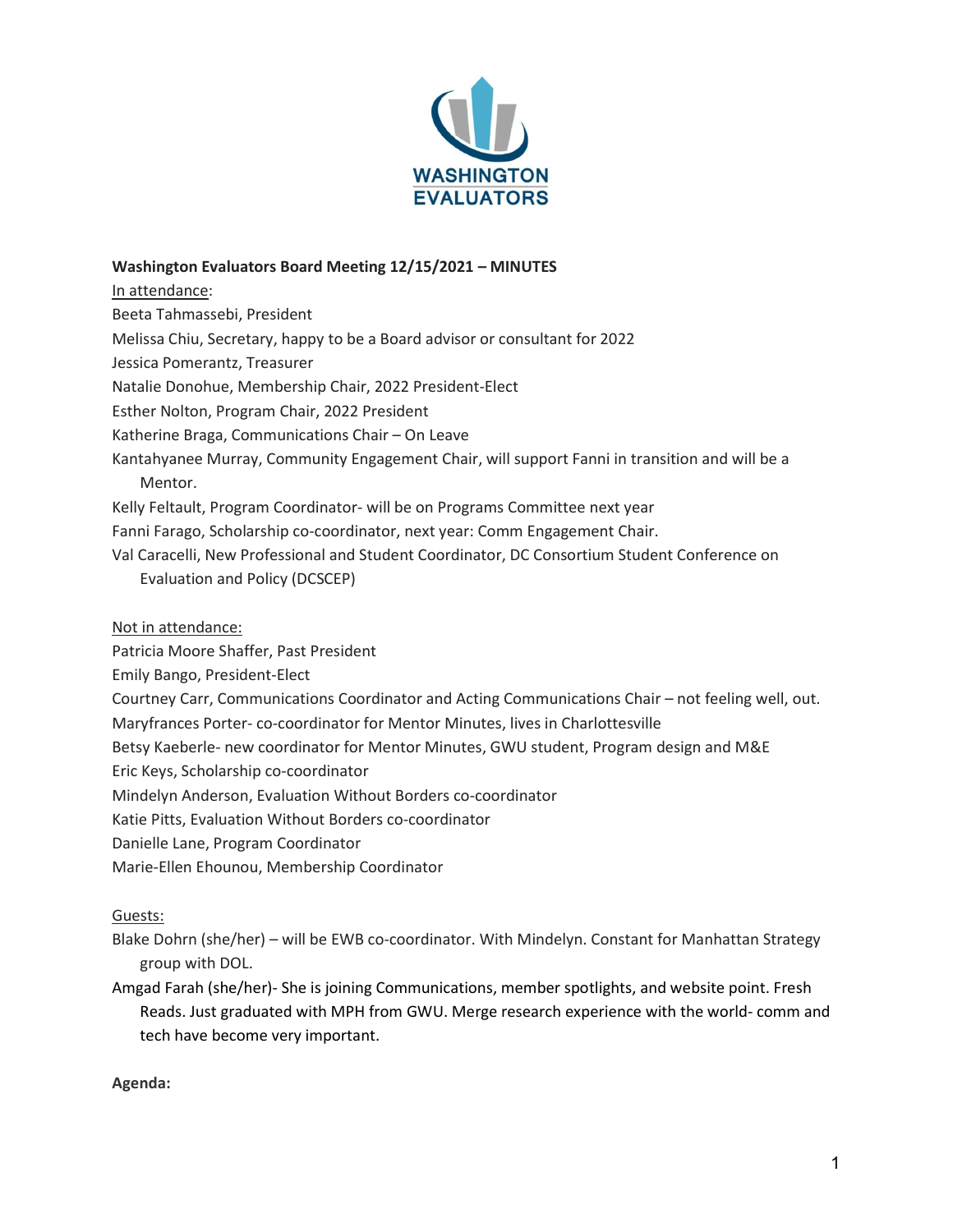## 1. Welcome and Agenda Review

## 2. Governance:

## Approval of last month's meeting minutes (Secretary)

Melissa motioned to approve the November minutes. Jessica seconded. VOTE: Approved. No Nays.

#### Review of monthly financials (Treasurer)

Financials – we are well off. We had anticipated dipping into savings for consultation work. Because we had a great year with membership and didn't have other spending, we were positive by \$2-3k. We are on solid footing for next year.

## 3. Update on Strategic Planning

Beeta posted message to membership on Dec. 4. Hasn't heard any comments.

Thanks to those sending summaries of annual reports. If no more comments, we can get this published.

## 4. Committee Updates:

## What did you enjoy about being on WE this year and something looking forward to in 2022?

Grateful for engaged board, programs, membership increase, communications, community engagement, protocols that were established. People chipped in and helped one another. A tough year on many fronts. Excited to see how we build on things from this year.

#### Programming

This is the last event of the year,  $36 + 11$  board meetings. = 47 events. Thank you for being engaged. Beeta did 6 Presidents' Dinners. Will be continuing it next year with a spin: different affinity groups. New and Emerging evaluators. Federal, nonprofit, consultants/firms- convening and networking spaces. Wish we could have it at my house, but it will be virtual for a while. Hopefully at least the Holiday Party can be in person next year. 2022 events are up: https://washingtonevaluators.org/upcoming-events

Want to credit everyone who came before me. Programs were partly because of WE's amazing reputation. Great community. I have no shame in reaching out to people. No one said no. no matter how big they are. WE has a great reputation. When I walk into a room and say I'm from WE, people are really proud of that.

Grateful to have rejoined WE, since I don't live in the area. Not many evaluators out here. Great to build connections with people who get what I do. Wonderful people, giving and generous. Building the capacity of future evaluators. WE going online gave her the opportunity to reconnect and also give back. Do we need another chapter in southern VA? Hope some of what we're doing will stay online.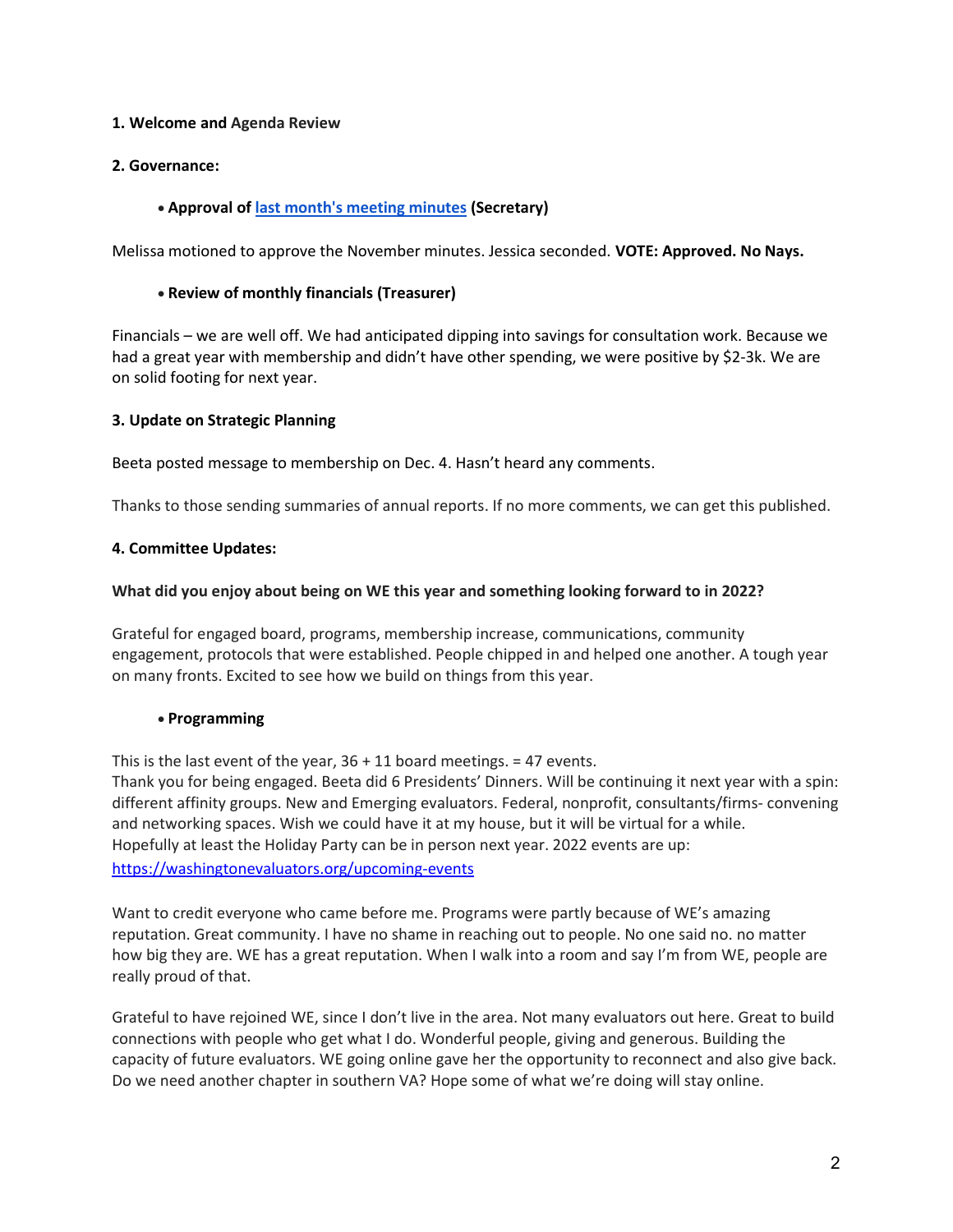## Community Engagement (Mentor Minutes, EWB, Scholarships)

Observed tremendous volunteer eagerness in the WE community. From the emails from the Volunteer form, or people who sign up for membership, or when the Community Engagement team puts out a request- there's lots of interest. Needed mentors over the summer, the Board stepped up to help find mentors. MM was were able to address the backlog. Strong reputation WE has in the local evaluation community. Amazing. Testament to the work the Board does together to keep the organism vibrant and operational. Then we harness the interest to help fill the needs of the community engagement programs.

Observation-we had a lot of programming on antiracism. That is an important way for us to take action on our antiracism commitments. Also the DEI consultants. DEI is a journey and won't happen overnight. We made sure the programming met the need. Impressive. Hope in the future we will continue down that road.

Strategic planning- amazing how it was done virtually. We had multiple problems to face, not just COVID but how were we going to stand up and position ourselves, and make sure we have an inclusive organization.

As a new member and a student, WE has been very supportive. What to do, how to do it, support, advice, guidance and encouragement. As a new professional, there can be a lot of self-consciousness. You/They have faith in me as a new person. That isn't easy to find in a professional community. It's a dynamic community to be a part of. Got to go to AEA. We implemented 3 rounds of the scholarship. Thinking about how to get recipients more involved in the organization.

Looking forward to attending more. Got great ideas from Programs when I was a grad student.

# Communications

AEA Blog posts in January 2022: take Presidential strand topics at AEA--Do we want this idea? Do we want it to come from the 2022 Board (as opposed to the 2021 Board that did the Strand)? Katherine can share the guidance. It's 300-600 words. Hot Tips and resources too, so it's not just a narrative blogpost. https://aea365.org/blog/contribution-guidelines/

These people listed here might be great champions for each blog and they can decide if they want to invite others as authors but they would be your main POC for coordination, sound good?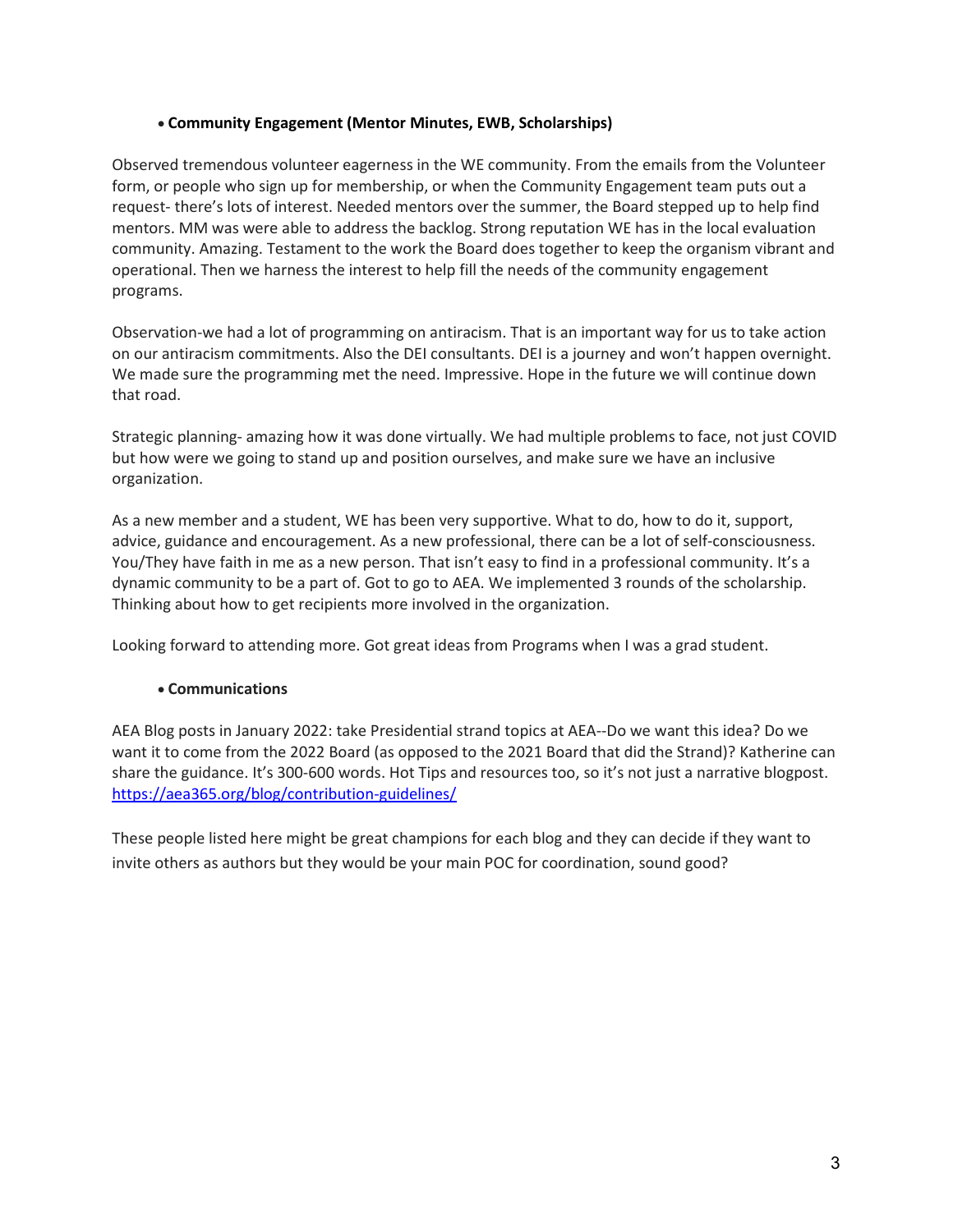#### AEA365 blog: January 23-29, 2022

**Idea:** turn our AEA Presidential Strand session into a week about our focus on anti-racism and how we embedded that commitment into everything we do

"How WE (Washington Evaluators) Met the Moment by Focusing on Equity and Access"

Day 1: Beeta - Leadership Day 2: Emily - Anti-racism commitment Day 3: Patricia - Strategic plan Day 4: Esther - Programming Day 5: Kantahyanee - Community engagement Day 6: Natalie - membership

Could be hard for a new Board member to jump in and have multiple authors too. Decision: People are fine with this theme. If anyone wants help, please let Katherine and Beeta know soon. Due on Jan. 8. Soft deadline: end of Calendar Year.

Gratitude for wrap around community we provide professionally and personally. Positive energy and support. Excited to continue that. Eventually we'll be in person. Gratitude for the same thing looking back and forward.

Beeta's leadership has been wonderful, warm, professional.

Set up Courtney for success for acting while Katherine on maternity leave. Volunteer of the Year Award to Courtney Carr: Some people sign up just for the Digest and Courtney did not miss a beat with it. Did research on a new social media platform- helped us choose a new cost-effective option. Did more than she bargained for, and she did it with grace.

## Membership

We had 4 new org sponsors in the last month. 69 members come from organizational memberships. We have 67 student members- twice that at the beginning of the year! Team effort to get this high membership! (membership team, programs, communications/WE Digest)

People are amazing and phenomenal. You've taken off like rockets. Have been around for many years. Alliance between WE and Encompass is spectacular. Communications newsletter – people really look forward to it. I don't want to leave you, ever. Welcome to all those new, as you are the life-blood of WE. People come because they like the Programs. Used to be once a month at most. This shows and pays off.

#### Treasurer:

Single biggest expenditure was on DEI Consulting and it Super paid off. It's what we should have spent our money on. We got way more members, we could have double what was projected. Great in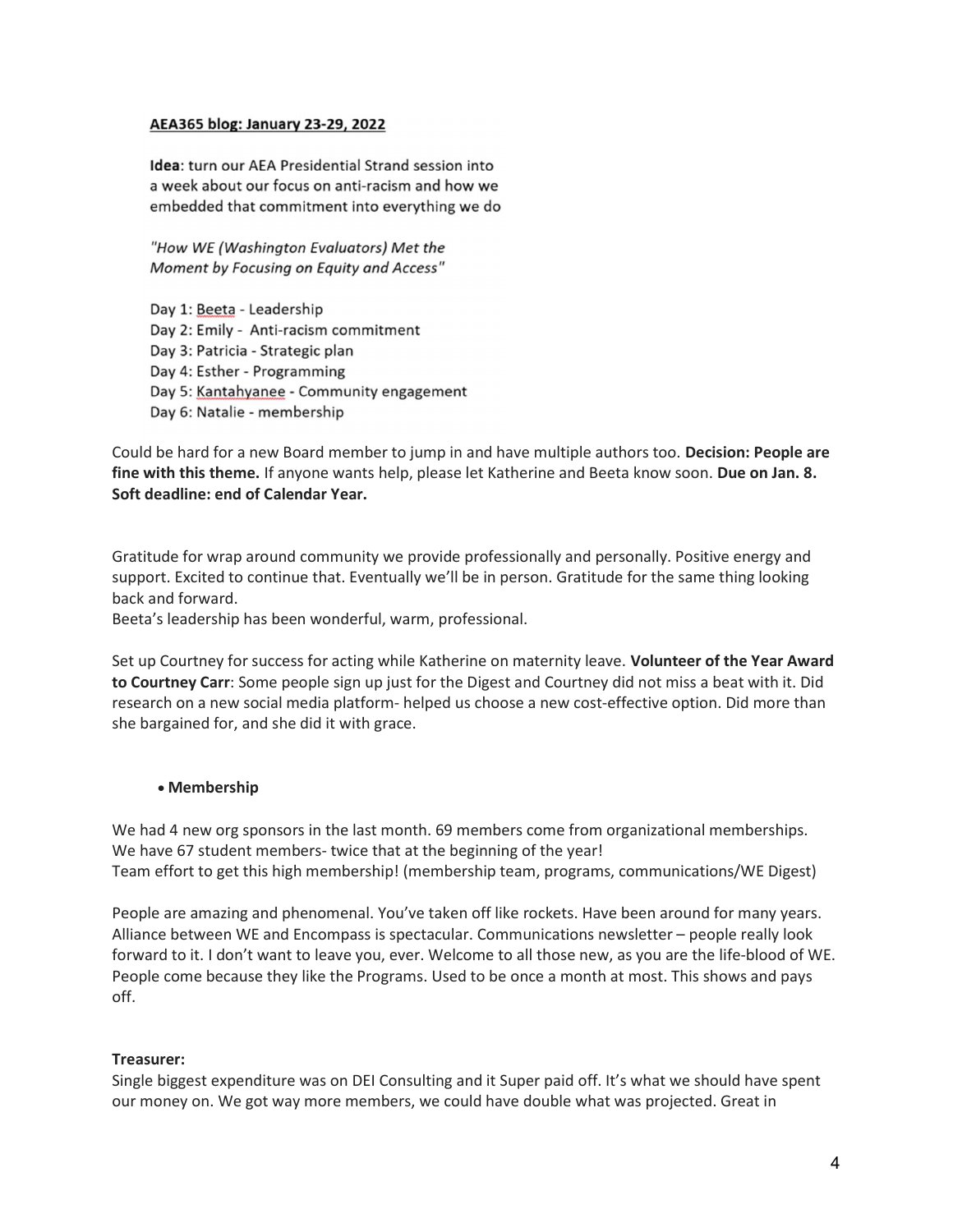revenue. Great in how we spent our money. Looking to Double Down on that next year. Sad the missed opportunity was a lavish-in-person party. On the other hand, virtual programs pull in others we wouldn't otherwise reach.

# Secretary:

This Board had a lot of open Dialogue, shared ideas. We came at things from different perspectives at times and yet we always moved things forward. And then DO something, take action On things we could agree to move on.

We opened up conversation to not just the membership, but other evaluators in the DMV for input on the strategic plan and WE's direction. We have a strategic plan we should be very proud of that will take us forward the next 4 years.

Esther, the programming was phenomenal and supportive of new professionals and students.

Natalie, even though you're an introvert, I'm always impressed with your willingness to call people and organizations to get new/renewed memberships.

Katherine, I had a new appreciation this year for what Communications does. Relentless Weekly Digest, all the content in it is amazing.

Kantahyanee, your commitment to the Engagement programs was notable, through lots of hiccups on EWB, a rebranding of Mentor Minutes, and THREE rounds of scholarships!

Jessica, even though she was out of the country so much, she always made sure the Treasurer reports were in on time. I missed spending time at Board meetings with you, though.

Beeta was so graceful, open, and always so generous with her time.

# 5. Board Action Items (if any)

# Melissa and Esther transition planning and how to share that.

Melissa: needs emails for all on the Board. Set up recovery/alternate contact so that you can get into your Google email accounts. Google won't let you in even if you have the right password if it doesn't recognize your device.

New Mentor minutes email address (currently mentorminutes@washingtonevaluators.org)? Kantahyanee/Fanni say that the Maryfrances and Betsy want to send out the MM survey first before deciding on a rebranding. In that case, Sana will have to set up the new email address after it's officially rebranded. This is in the Transition SOP and I will be available to Sana to walk her through it.

- Next week will send board transition doc- quick start guide to new folks.
- Decision policy/SOP first week of January
- Then will set up emails, change passwords, and Wild Apricot permissions
- In Jan/Feb will probably draft a Volunteer policy, since we have so many conversations about who is eligible to volunteer for what positions.

Esther: please Contact the new person to give them the SOPs. Familiarize them to the position. Have a google sheet sent to Secretary email.